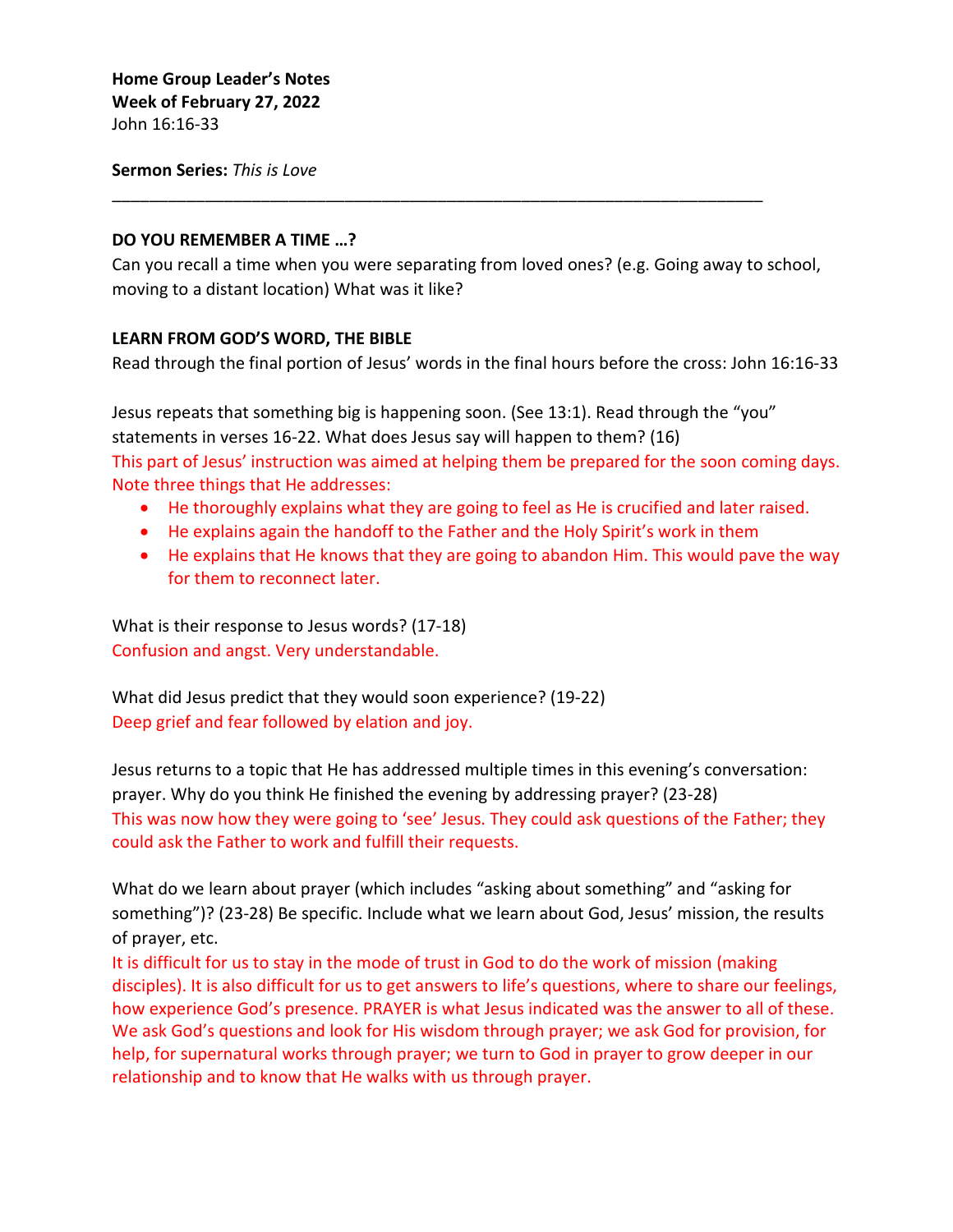In the final paragraph, the disciples came to conclusion about Jesus (30). How is this a summary of what we have seen in this whole gospel?

Throughout Jesus' ministry, He has told them that He came from the Father, that He was sent to reveal the Father, that He speaks the words and does the works of the Father. Now they finally understand this.

What is Jesus' response to their statement? How did this prediction come to pass? What would He tell them would happen?

He made the 'at last' remark. Then He told them that they would abandon Him. I believe He said this to pave the way for their reconnection after the resurrection. He knew this would happen and didn't scold them.

What was Jesus' purpose for these final words? (33) How is this still true for us? **John 16:33** <sup>3</sup> "These things I have spoken to you, so that in Me you may have peace. In the world you have tribulation, but take courage; I have overcome the world." These words were for all of us throughout our lives. We live in a world with tribulation, but are called to live by trust and confidence in Him. He has already given us eternal victory.

## **APPLY IT THIS WEEK**

Are we sometimes like the disciples who heard things from Jesus and still not take it to heart? Which of these final words do you need to take to heart? Feeling abandoned by God? Struggling with the trouble of this world? Trying to fulfill Jesus' mission without praying? What is God saying to you that you can apply now?

## **DISCUSS TOGETHER**

This week is meant to be a time of reflection from chapters 13-16. If possible, ask your group to consider this time of reflection and sharing early so that they can share in your group time.

This passage ends Jesus' teaching in the upper room with the disciples only hours before He is arrested. He has repeatedly said that "His hour had come" (13:1) referring to His soon arrest and crucifixion. He said what they will feel: "grief" followed by "joy." He used terms like "in a little while" and "time" (Lit. "hour") referring to the gap when they waited to see Him again. During that time, the disciples would experience tribulation followed by the joy of the resurrection.

We too live with a gap. We are awaiting a time when we will live forever in the complete presence of the Lord (Revelation 21:3). How have these chapters instructed and encouraged us while we live in this world?

How are we to live day to day?